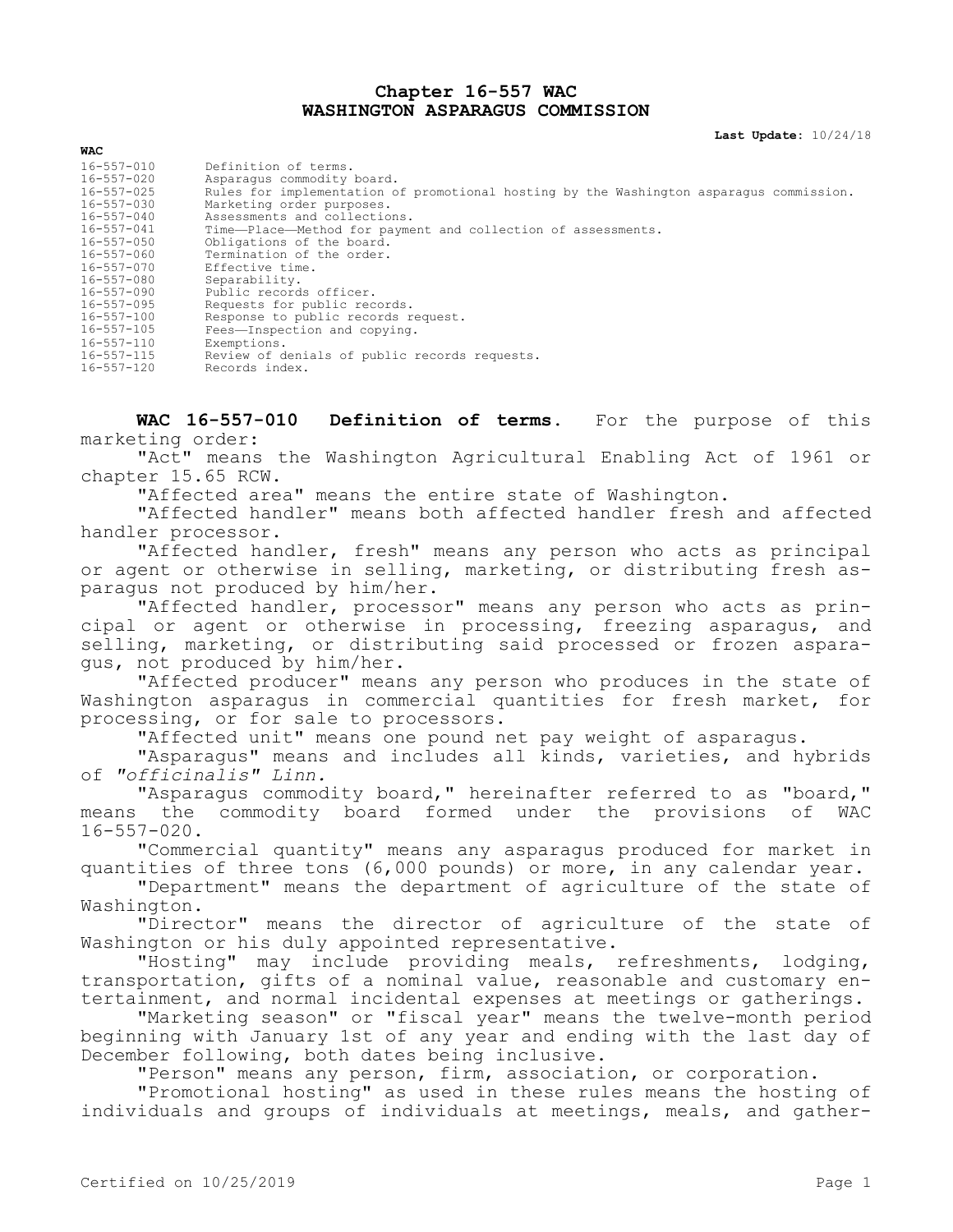ings for the purpose of cultivating trade relations and promoting sales of Washington grown asparagus.

"Sell" includes offer for sale, expose for sale, have in possession for sale, exchange, barter, or trade.

[Statutory Authority: RCW 15.65.047, 42.56.040 and chapter 34.05 RCW. WSR 18-21-182, § 16-557-010, filed 10/24/18, effective 11/24/18. Statutory Authority: RCW 15.04.200, 15.65.280 and WAC 16-557-020. WSR 98-16-081, § 16-557-010, filed 8/5/98, effective 9/5/98. Statutory Authority: RCW 15.65.050 and chapter 15.65 RCW. WSR 91-09-003, § 16-557-010, filed 4/4/91, effective 5/5/91.]

**WAC 16-557-020 Asparagus commodity board.** (1) **Administration.**  The provisions of this order and the applicable provisions of the act shall be administered and enforced by the board as the designee of the director.

#### (2) **Board membership.**

(a) The board shall consist of nine members. Six members shall be affected producers elected as provided in this section, one member shall be an affected handler, fresh, elected as provided in this section, one member shall be an affected handler processor, as provided in this section. The director shall appoint one member who is neither an affected producer nor a handler to represent the department and the public.

(b) Effective January 1, 2002, for the purpose of nomination and election of producer members of the board, the affected area shall be that portion of the state of Washington located east of the summit of the Cascade Mountains and shall be divided into three representative districts as follows:

(i) District I shall have two board members, being positions one and two, and shall be Benton, Kittitas, Klickitat, and Yakima counties and counties in western Washington.

(ii) District II shall have three board members, being positions three, four, and five, and shall include the counties of Adams, Columbia, Franklin, Grant, and Walla Walla counties and remaining counties in eastern Washington not in District I.

(iii) Position six will become an at large position in the state of Washington.

## (3) **Board membership qualifications.**

(a) The affected producer members of the board shall be practical producers of asparagus and shall be citizens and residents of the state of Washington, must be at least twenty-one years of age, each of whom is and has been, either individually or as an officer or an employee of a corporation, firm, partnership, association, or cooperative, actually engaged in producing asparagus within the state of Washington for a period of five years and has, during that time, derived a substantial portion of his income therefrom.

(b) The affected handler member of the board shall be a practical handler of asparagus and shall be a citizen and resident of the state of Washington, who is and has been, either individually or as an officer or an employee of a corporation, firm, partnership association or cooperative actually engaged in handling asparagus within the state of Washington for a period of five years and has during that period derived a substantial portion of his income therefrom.

(c) The qualifications of members of the board must continue during their term of office.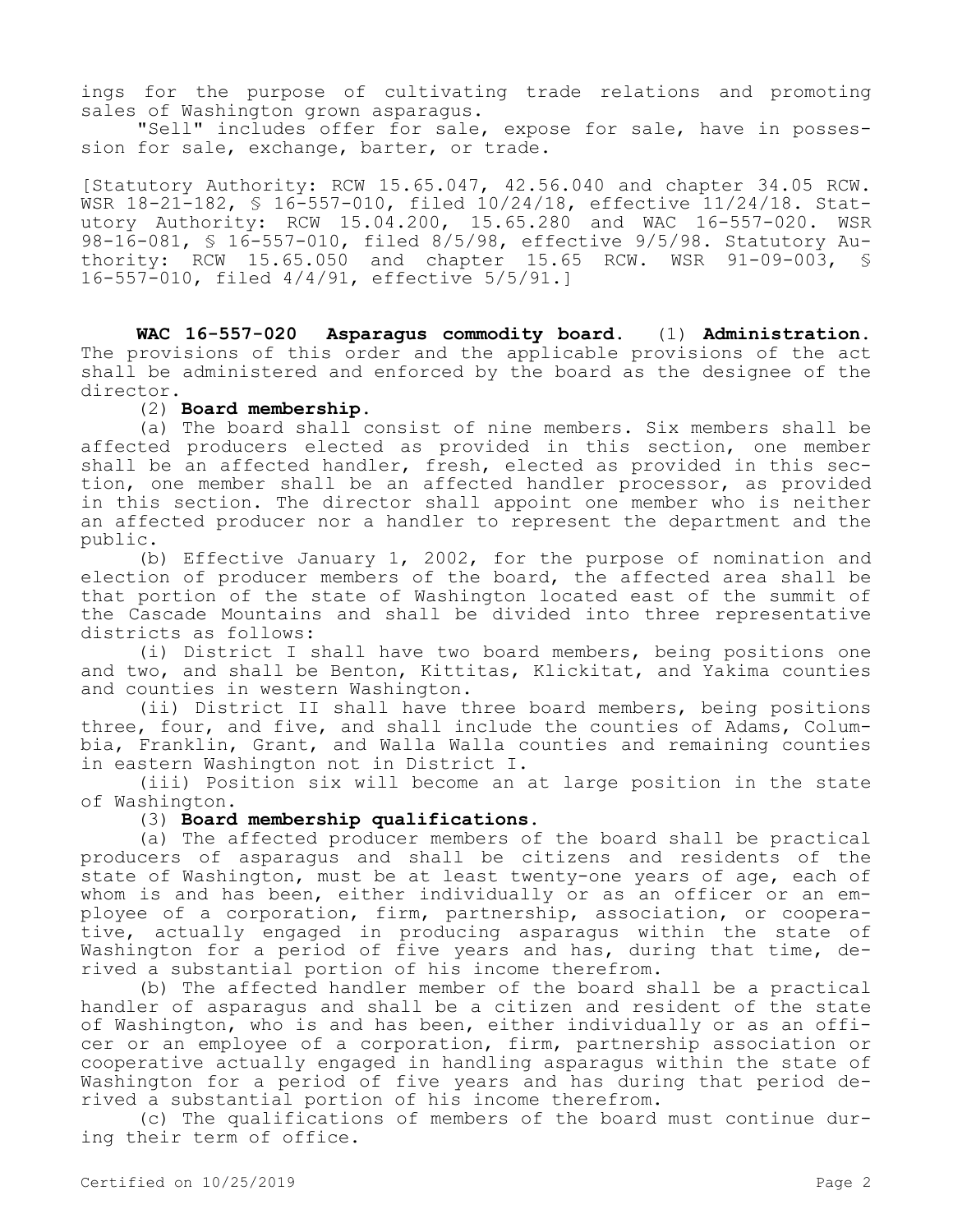(4) **Term of office.**

(a) The term of office, for members of the board shall be three years, and one-third of the membership as nearly as possible shall be elected each year.

(b) Membership positions on the board shall be designated numerically; affected producers shall have positions one through six, affected handler member fresh product, position seven, affected handler member, processor, position eight, and the member appointed by the director, position nine.

(5) **Nomination and election of board members.** For the purpose of nominating candidates for election to board membership, the director shall call separate meetings of affected producers, affected handlers, fresh and affected handler processors. Each year the director shall call for nomination meetings in those districts whose board members' term is about to expire. Such meetings shall be held at least thirty days in advance of the date set by the director for the election of board members. Notice of every such meeting shall be published in a newspaper of general circulation within the affected area not less than ten days in advance of the date of such meeting; and, in addition, written notice of every such meeting shall be given to all affected producers within the affected area and all affected handlers according to the list maintained by the director pursuant to RCW 15.65.200 of the act. Nonreceipt of notice by any interested person shall not invalidate the proceedings at such nomination meeting. Any qualified affected producer or affected handler may be nominated orally for membership on the board at such nomination meeting. Nominations may also be made within five days after any such meeting by written petition filed with the director, signed by not less than five affected producers or affected handlers. At the inception of this order, nominations may be made at the issuance hearing.

If the board moves and the director approves that the nomination meeting procedure be deleted, the director shall give notice of the vacancy by mail to all affected producers or handlers. Nominating petitions for producers shall be signed by not less than five affected producers of the district from which such a candidate will be elected. Nomination petitions for handlers, fresh and processed shall be signed by not less than three affected handlers. The final date for filing nominations which shall not be less than twenty days after the notice was mailed.

#### (6) **Election of board members.**

(a) Members of the board shall be elected by secret mail ballot within the month of November under the supervision of the director. Affected producer members of the board shall be elected by a majority of the votes cast by the affected producers within the affected district. Each affected producer within the affected district shall be entitled to one vote.

Affected handler, fresh, shall be elected by a majority of the votes cast by the affected handlers, fresh. Affected handler, processor, shall be elected by a majority of the votes cast by the affected handlers, processor.

(b) If a nominee does not receive a majority of the votes on the first ballot, a run-off election shall be held by mail in a similar manner between the two candidates for such position receiving the largest number of votes.

(c) Notice of every election for board membership shall be published in a newspaper of general circulation within the affected area not less than ten days in advance of the date of such election. Not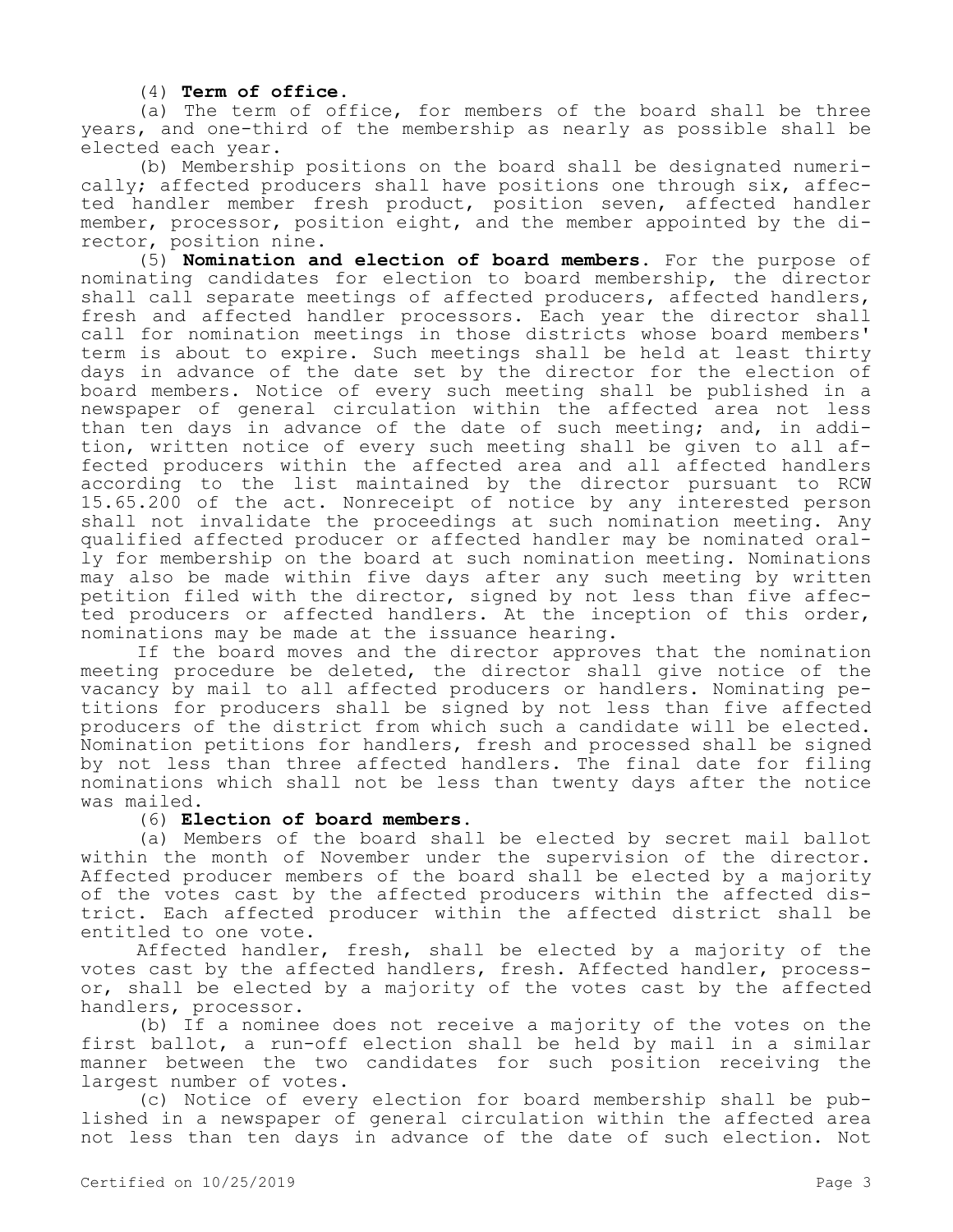less than ten days prior to every election for board membership, the director shall mail a ballot of the candidates to each affected producer or affected handler entitled to vote whose name appears on the list of such affected producers and affected handler within the affected area maintained by the director in accordance with RCW 15.65.200. Any other affected producer or affected handler entitled to vote may obtain a ballot by application to the director upon establishing his qualifications. Nonreceipt of a ballot by any affected producer shall not invalidate the election of any board members.

(7) **Vacancies prior to election.** In the event of a vacancy on the board, the remaining members shall select a qualified person to fill the unexpired term.

(8) **Quorum.** A majority of the members shall constitute a quorum for the transaction of all business and the carrying out of all duties of the board.

(9) **Board compensation.** No member of the board shall receive any salary or other compensation, but each member may receive thirty-five dollars or an amount as provided for in RCW 43.03.230 for each day in actual attendance at or traveling to and from meetings of the board or on special assignment for the board, together with travel expenses at the rates allowed state employees.

(10) **Powers and duties of the board.** The board shall have the following powers and duties:

(a) To administer, enforce, and control the provisions of this order as the designee of the director.

(b) To elect a chairman and such other officers as the board deems advisable.

(c) To employ and discharge at its discretion such personnel as the board determines necessary and proper to carry out the purpose of the order and effectuate the declared policies of the act.

(d) To pay only from moneys collected as assessments or advances thereon the costs arising in connection with the formulation, issuance, administration, and enforcement of the order. Such expenses and costs may be paid by check, draft, or voucher in such form and in such manner and upon the signature of the person as the board may prescribe.

(e) To reimburse any applicant who has deposited with the director in order to defray the costs of formulating the order.

(f) To establish an "asparagus board marketing revolving fund" and such fund to be deposited in a bank or banks or financial institution or institutions, approved for the deposit of state funds, in which all money received by the board, except for an amount of petty cash for each days' needs, not to exceed fifty dollars, shall be deposited daily.

(g) To keep or cause to be kept in accordance with accepted standards of good accounting practice, accurate records of all assessments, paid outs, moneys, and other financial transactions made and done pursuant to this order. Such records, books, and accounts shall be audited subject to procedures and methods lawfully prescribed by the state auditor. Such books and accounts shall be closed as of the last day of each fiscal year. A copy of such audit shall be delivered within thirty days after the completion thereof to the governor, the director, the state auditor, and the board.

(h) To require a bond of all board members and employees of the board in a position of trust in the amount the board shall deem necessary. The premium for such bond or bonds shall be paid by the board from assessments collected. Such bond shall not be necessary if any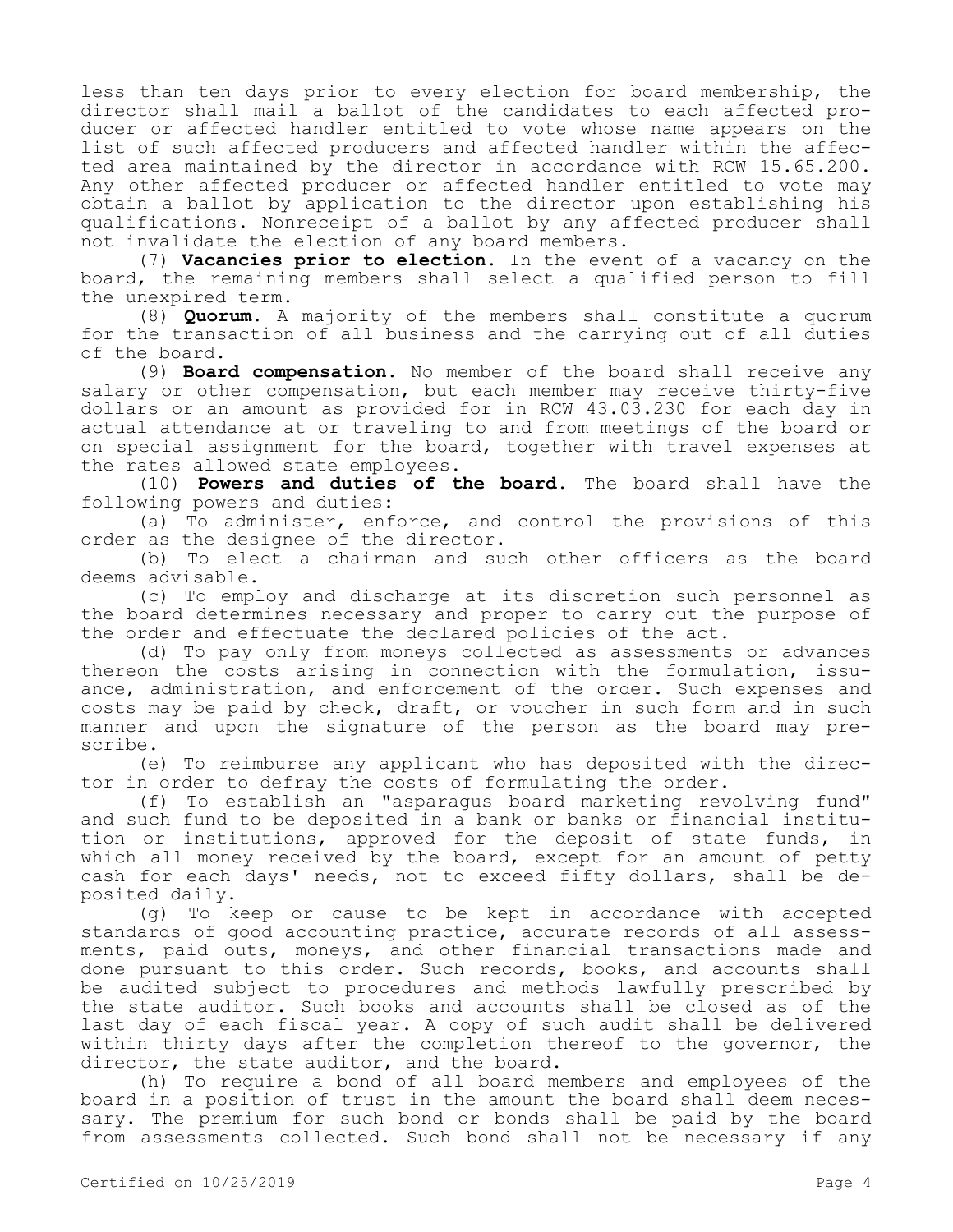such board member or employee is covered by any blanket bond covering officials or employees of the state of Washington.

(i) To prepare a budget or budgets covering anticipated income and expenses to be incurred in carrying out the provisions of the order during each fiscal year.

(j) To establish by resolution, a headquarters which shall continue as such unless and until so changed by the board. All records, books, and minutes of board meetings shall be kept at such headquarters.

(k) To adopt rules and regulations of a technical or administrative nature, subject to the provisions of chapter 34.05 RCW (Administrative Procedure Act).

(l) To carry out the provisions of RCW 15.65.510 covering the obtaining of information necessary to effectuate the provisions of the order and the act.

(m) To bring actions or proceedings, upon joining the director as a party, for specific performance, restraint, injunction, or mandatory injunction against any person who violates or refuses to perform the obligations or duties imposed upon him by the act or the order.

(n) To confer with and cooperate with the legally constituted authorities of other states and of the United States for the purpose of obtaining uniformity in the administration of federal and state marketing regulations, licenses, agreements, or orders.

(o) To carry out any other grant of authority or duty provided designees and not specifically set forth in this section.

(p) To authorize the members of a commodity board, or their agents or designees, to participate in federal or state hearings or other proceedings concerning regulation of the manufacture, distribution, sale, or use of any pesticide as defined by RCW 15.38.030(1) or any agricultural chemical which is of use or potential use in producing the affected commodity, and may authorize the expenditure of commission funds for this purpose.

(11) **Procedures for board.**

(a) The board shall hold regular meetings, at least quarterly, and such meetings shall be held in accordance with chapter 42.30 RCW (Open Public Meetings Act).

(b) The board shall hold an annual meeting, at which time an annual report will be presented. The budget shall be presented for discussion at the meeting. In addition to such notice as may be required by chapter 42.30 RCW, notice of the annual meeting shall be given by the board at least ten days prior to the meeting by written notice to each producer, and handler and by regular news service.

(c) In accordance with RCW 42.30.080, the board shall establish by resolution, the time, place, and manner of calling special meetings of the board with reasonable notice to the members: Provided, That the notice of any special meeting may be waived by a waiver thereof by each member of the board.

[Statutory Authority: RCW 15.65.047, 42.56.040 and chapter 34.05 RCW. WSR 18-21-182, § 16-557-020, filed 10/24/18, effective 11/24/18. Statutory Authority: Chapter 15.65 RCW. WSR 01-10-087, § 16-557-020, filed 5/1/01, effective 6/1/01. Statutory Authority: RCW 15.65.050 and Washington State Agricultural Enabling Act of 1961. WSR 95-17-116 (Order 5078), § 16-557-020, filed 8/23/95, effective 9/23/95. Statutory Authority: RCW 15.65.050 and chapter 15.65 RCW. WSR 91-09-003, § 16-557-020, filed 4/4/91, effective 5/5/91.]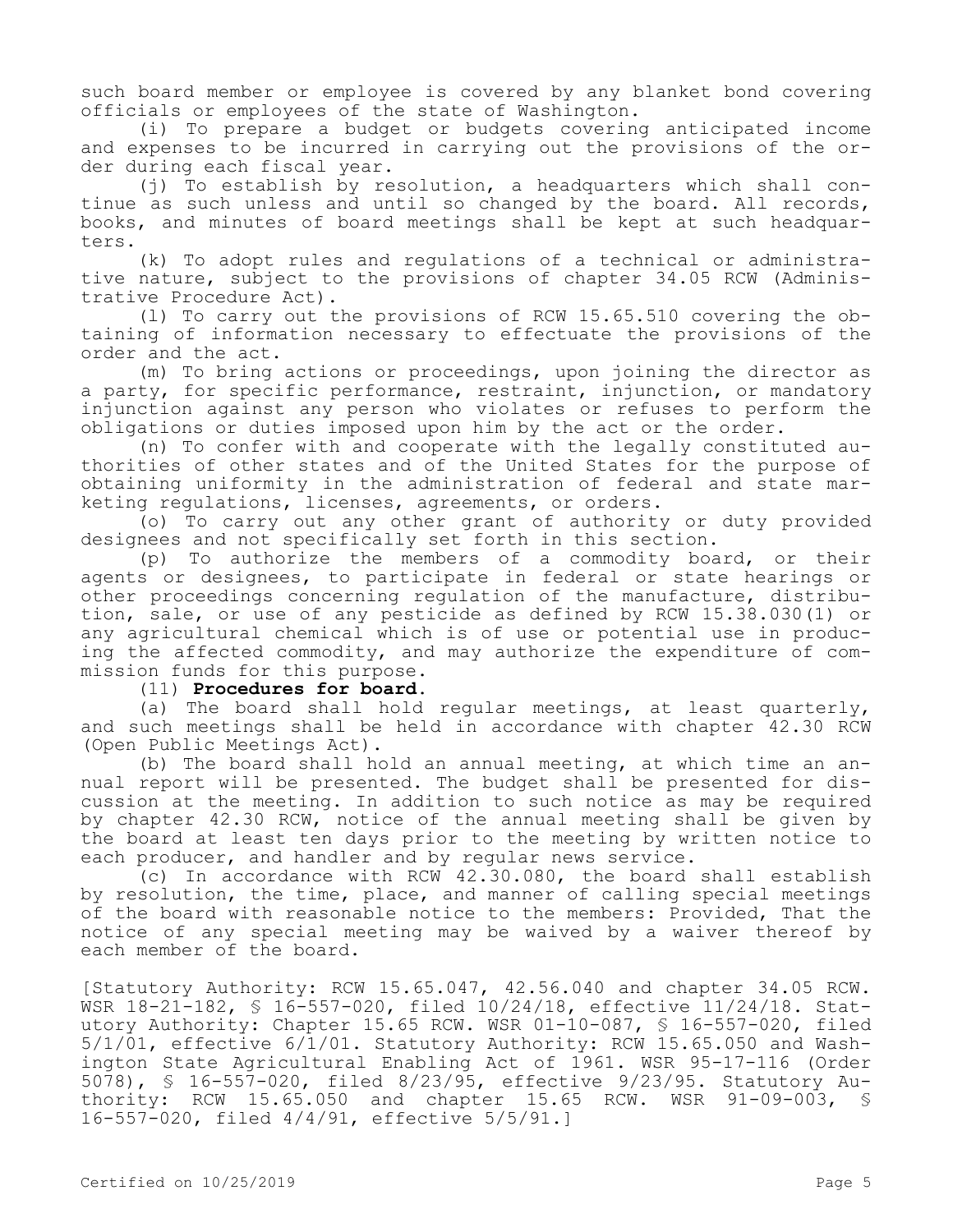**WAC 16-557-025 Rules for implementation of promotional hosting by the Washington asparagus commission.** The laws of section 1, chapter 26, Laws of 1985 (RCW 15.04.200) provide that agricultural commodity commissions shall adopt rules governing promotional hosting expenditures by agricultural commodity commission employees, agents, or commissioners. The rules governing promotional hosting expenditures for the Washington asparagus commission shall be as follows:

(1) Budget approval. Commission expenditures for agricultural development or trade promotion and promotional hosting shall be pursuant to specific budget items as approved by the commission at annual public hearings on the commission budget.

(2) Officials and agents authorized to make expenditures. The following officials and agents are authorized to make expenditures for agricultural development or trade promotion and promotional hosting in accordance with the provisions of these rules.

(a) Commissioners;

(b) Administrator;

(c) Communications coordinator.

Individual commissioners shall make promotional hosting expenditures, or seek reimbursements for those expenditures, only in those instances where the expenditures have been approved by the commission.

(3) Payment and reimbursement. All payments and reimbursements shall be identified and supported by vouchers to which receipts are attached. Voucher forms will be supplied by the commission, and shall require the following information:

(a) Name and position (if appropriate) of each person hosted;

(b) General purpose of the hosting;

- (c) Date of hosting;
- (d) Location of the hosting;
- (e) To whom payment was or will be made:

(f) Signature of person seeking payment or reimbursement.

(4) The chair of the commission, administrator, and/or treasurer are authorized to approve direct payment or reimbursements submitted in accordance with these rules.

(5) The following persons may be hosted when it is reasonably believed such hosting will cultivate trade relations and promote sales of Washington grown asparagus:

(a) An individual from private business, associations, commissions;

(b) Foreign government officials;

(c) Federal and state officials: Provided, That lodging, meals, and transportation will not be provided when such officials may obtain full reimbursement for these expenses from their government employer;

(d) The general public, at meetings and gatherings open to the general public;

(e) Commissioners and employees of the commission when their attendance at meetings, meals, and gatherings at which the persons described in (a) through (d) of this subsection are being hosted, will cultivate trade relations and promote sales of Washington grown asparagus;

(f) Spouses of the persons listed in  $(a)$ ,  $(b)$ ,  $(c)$ , and  $(e)$  of this subsection when attendance of such spouse is customary and expected.

[Statutory Authority: RCW 15.04.200, 15.65.280 and WAC 16-557-020. WSR 98-16-081, § 16-557-025, filed 8/5/98, effective 9/5/98.]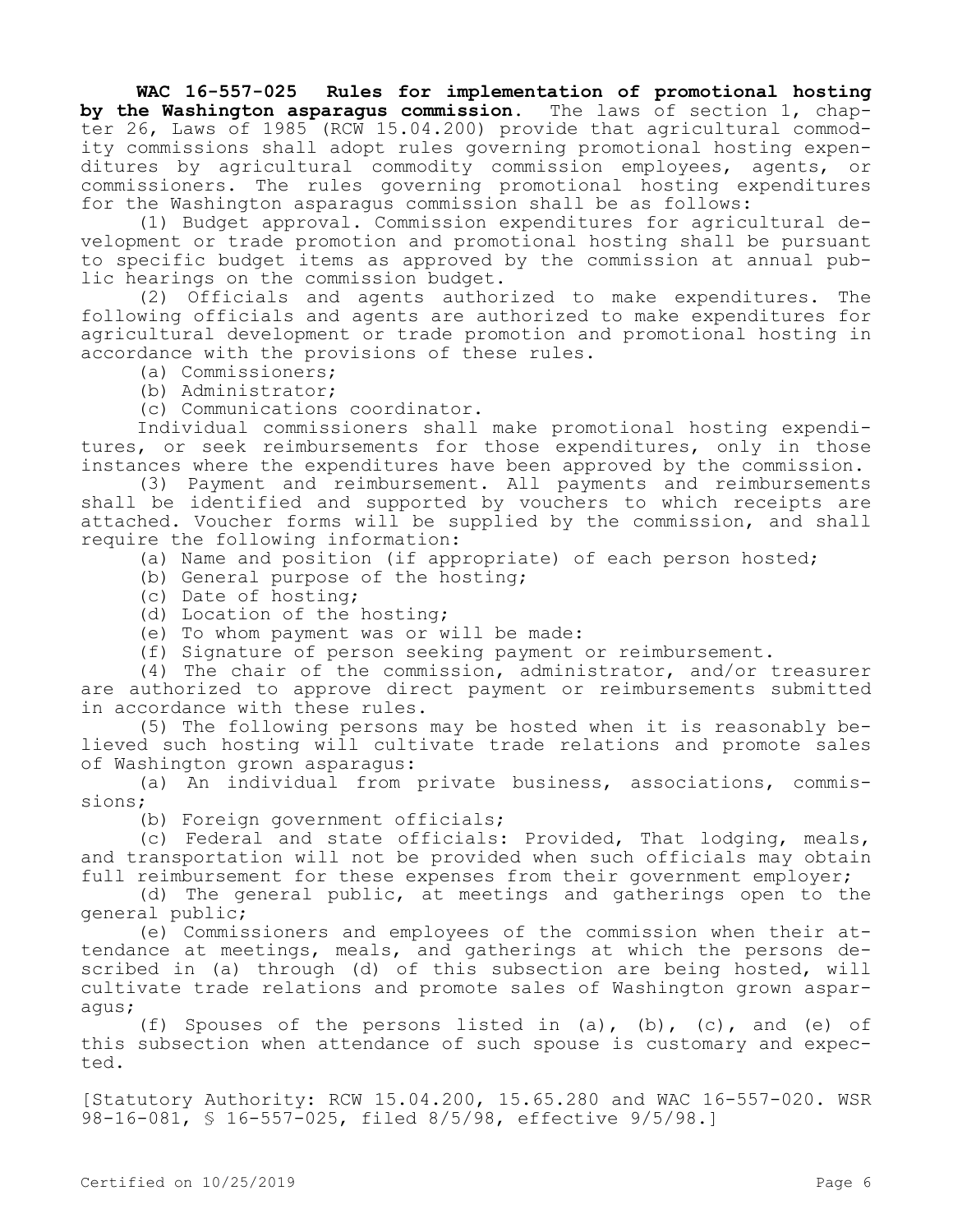**WAC 16-557-030 Marketing order purposes.** The order is to promote the general welfare of the state, to enable producers of asparagus to help themselves establish orderly, fair, sound, efficient, unhampered marketing; facilitate cultural and harvesting improvements, and regulate unfair trade practices within the industry. To carry out the purposes of the order, the board may provide for a program in one or more of the following areas:

(1) Establish plans and conduct programs for advertising, sales, promotion, and/or other programs for maintaining present markets and/or creating new or larger markets for asparagus. Such programs shall be directed toward increasing the sale of asparagus without reference to any particular brand or trade name and shall neither make use of false or unwarranted claims in behalf of asparagus nor disparage the quality, value, sale, or use of any other agricultural commodity.

(2) Provide for research in the production, processing, and/or marketing of asparagus and expend the necessary funds for such purposes.

(3) Investigate and take necessary action to prevent unfair trade practices as set forth in RCW 15.65.340 and to correct where possible, trade practices which hinder marketing of Washington asparagus.

(4) Prohibit making or publishing false or misleading advertising. Such regulation may authorize uniform trade practices applicable to all similarly situated handlers and/or other persons.

[Statutory Authority: RCW 15.65.047, 42.56.040 and chapter 34.05 RCW. WSR 18-21-182, § 16-557-030, filed 10/24/18, effective 11/24/18. Statutory Authority: RCW 15.65.050 and chapter 15.65 RCW. WSR 91-09-003, § 16-557-030, filed 4/4/91, effective 5/5/91.]

# **WAC 16-557-040 Assessments and collections.** (1) **Assessments.**

(a) The annual assessment on all varieties of asparagus shall be one percent of the gross receipts at first point of sale.

(b) For the purpose of collecting assessments, the board may:

(i) Require handlers to collect producer assessments from producers whose production they handle, and remit the same to the board; or

(ii) Require the person subject to the assessment to give adequate assurance or security for its payment.

(c) Subsequent to the first sale, no affected units shall be transported, carried, shipped, sold, marketed, or otherwise handled or disposed of until every due and payable assessment herein provided for has been paid and the receipt issued. The foregoing shall include all affected units shipped, or sold, both inside and outside the state.

(2) **Collections.** Any moneys collected or received by the board pursuant to the provisions of the order during or with respect to any season or year, may be refunded on a pro rata basis at the close of such season or year or at the close of such longer period as the board determines to be reasonably adapted to effectuate the declared policies of this act and the purposes of such marketing agreement or order, to all persons from whom such moneys were collected or received or may be carried over into and used with respect to the next succeeding season, year, or period whenever the board finds that the same will tend to effectuate such policies and purposes.

(3) **Remedies.** Any due and payable assessment herein levied in such specified amount as may be determined by the board pursuant to the provisions of the act and the order, shall constitute a personal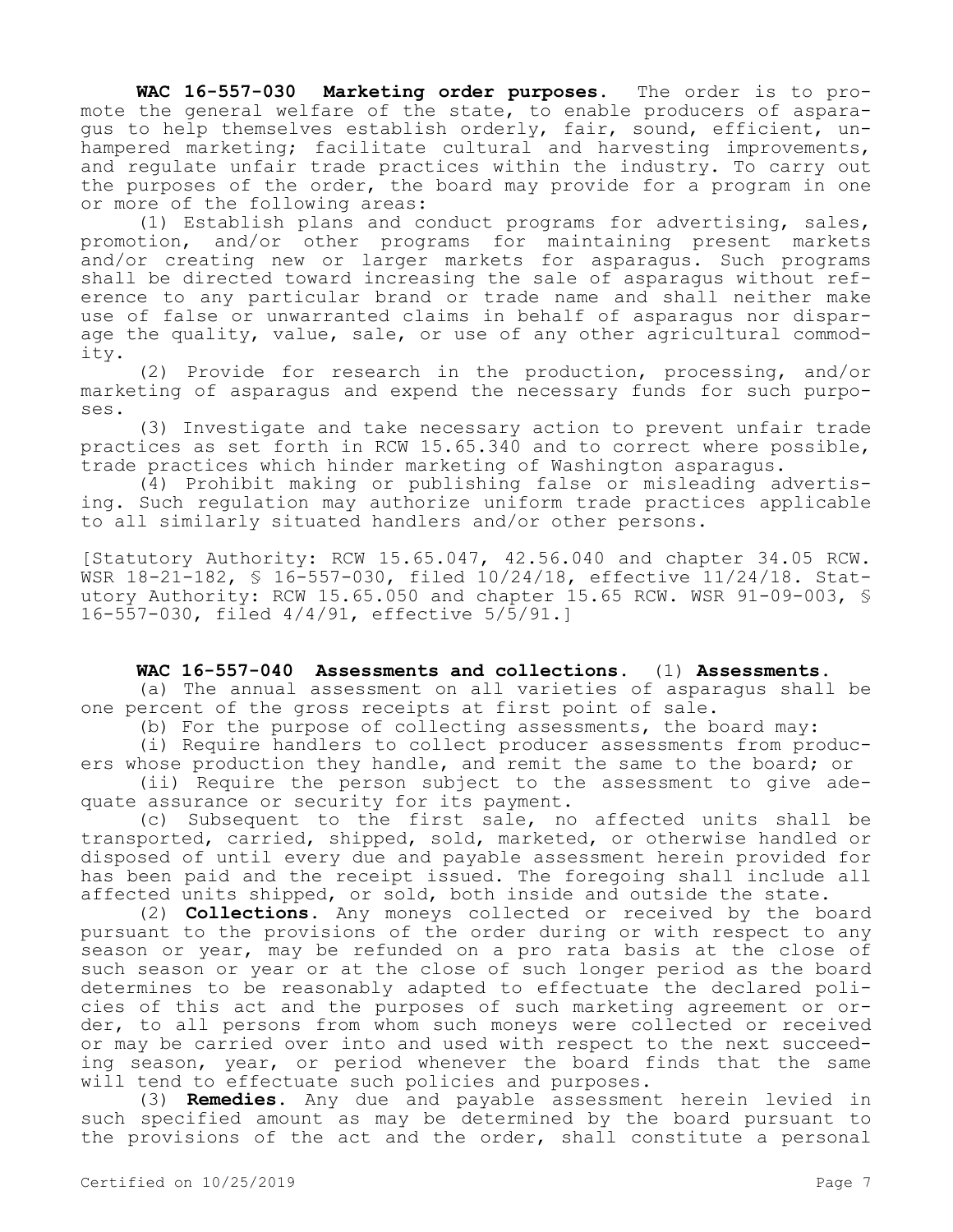debt of every person so assessed or who otherwise owes the same, and the same shall be due and payable to the board when payment is called for by it. In the event any person fails to pay the board the full amount of such assessment or such other sum on or before the date due, the board may, and is hereby authorized to, add to such unpaid assessment or sum an amount not exceeding ten percent of the same to defray the cost of enforcing the collecting of the same. In the event of failure of such person or persons to pay any such due and payable assessment or other such sum, the board may bring a civil action against such person or persons in a state court of competent jurisdiction for the collection thereof, together with the above specified ten percent thereon, and such action shall be tried and judgment rendered as in any other cause of action for debt due and payable.

[Statutory Authority: RCW 15.65.050 and chapter 15.65 RCW. WSR 91-09-003, § 16-557-040, filed 4/4/91, effective 5/5/91.]

**WAC 16-557-041 Time—Place—Method for payment and collection of assessments.** Effective with the growing season of 1991, the following procedure is established for the reporting and paying of assessments levied pursuant to RCW 15.65.410 and WAC 16-557-040:

(1) All first handlers of asparagus for resale or for processing shall withhold the amount of the assessment from their remittance to growers and transmit same to the commission. All such assessments accumulated will be due and payable to the commission by the end of August. With the submission of the assessments, a report listing the name, address, pounds handled or purchased, and amount deducted or collected for each producer shall be submitted to the commission on forms provided by the commission.

(2) All growers selling asparagus other than to first handlers for resale or processing, whether selling direct or through brokers, and including all sales at retail, shall pay the assessment directly to the commission, within thirty days of sale of such product.

(3) Any assessments not paid by September 30th shall be accompanied by an administrative fee of 10% as provided in RCW 15.65.440 of the act.

[Statutory Authority: RCW 15.65.047, 42.56.040 and chapter 34.05 RCW. WSR 18-21-182, § 16-557-041, filed 10/24/18, effective 11/24/18. Statutory Authority: RCW 15.65.050 and chapter 15.65 RCW. WSR 91-09-003, § 16-557-041, filed 4/4/91, effective 5/5/91.]

**WAC 16-557-050 Obligations of the board.** Obligations incurred by the board or employee or agent thereof pertaining to their performance or nonperformance or misperformance of any matters or things authorized, required, or permitted them by the act or this order, and any other liabilities or claims against them or any of them shall be enforced in the same manner as if the whole organization under the order were a corporation. No liability for the debts or actions of the board, employee, or agent incurred in their official capacity under this order shall exist either against the board, officers, employees, and/or agents in their individual capacity, nor against the state of Washington or any subdivision or instrumentality thereof nor against any other organization, administrator, or board (or employee or agent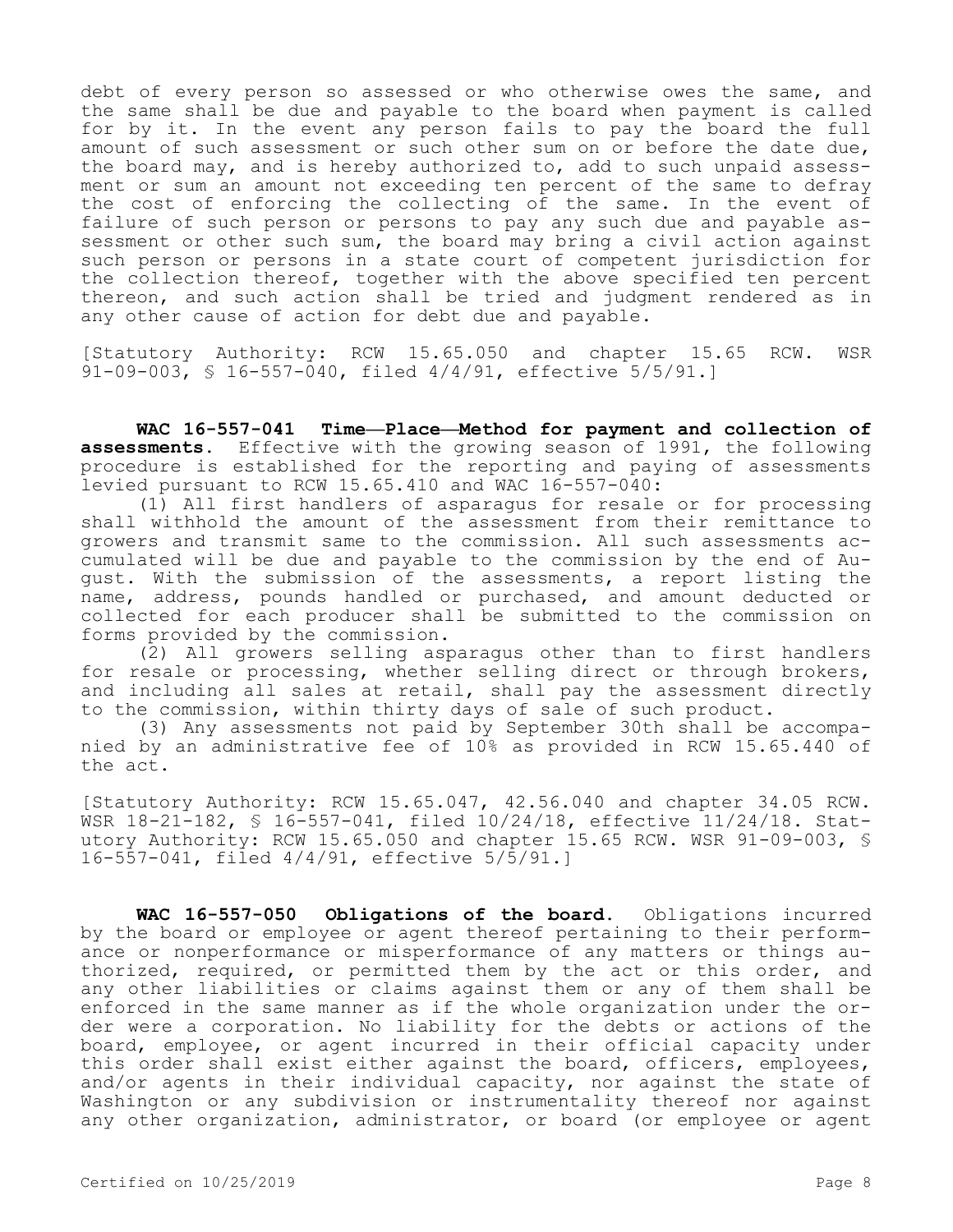thereof) established pursuant to this act or the assets thereof. The board, and its agents and employees, shall not be held responsible individually in any way whatsoever to any person for errors in judgment, mistakes, or other acts, either of commission or omission, as principal, agent, person, or employee, except for their own individual acts of dishonesty or crime. No such person or employee shall be held responsible individually for any act or omission of any other board, member of the board, or other person. The liability of the members of the board shall be several and not joint and no member shall be liable for the default of any other member.

[Statutory Authority: RCW 15.65.050 and chapter 15.65 RCW. WSR 91-09-003, § 16-557-050, filed 4/4/91, effective 5/5/91.]

**WAC 16-557-060 Termination of the order.** The order shall be terminated if the director finds that fifty-one percent by numbers and fifty-one percent by volume of production of the affected producers favor or assent to such dissolution. The director may ascertain without compliance with RCW 15.65.050 through 15.65.130 of the act whether such termination is so assented to or favored whenever twenty percent by numbers and twenty percent by volume of production of the affected producers file written application with him for such termination. The termination shall not, however, become effective until the expiration of the marketing season.

[Statutory Authority: RCW 15.65.050 and chapter 15.65 RCW. WSR 91-09-003, § 16-557-060, filed 4/4/91, effective 5/5/91.]

**WAC 16-557-070 Effective time.** The marketing order for asparagus shall become effective on April 1, 1991.

[Statutory Authority: RCW 15.65.050 and chapter 15.65 RCW. WSR 91-09-003, § 16-557-070, filed 4/4/91, effective 5/5/91.]

**WAC 16-557-080 Separability.** If any provisions hereof are declared invalid, or the applicability thereof to any person, circumstances, or thing is held invalid, the validity of the remainder hereof or of the applicability thereof to any other person, circumstances, or thing shall not be affected thereby.

[Statutory Authority: RCW 15.65.050 and chapter 15.65 RCW. WSR 91-09-003, § 16-557-080, filed 4/4/91, effective 5/5/91.]

**WAC 16-557-090 Public records officer.** The commission's public records shall be in the charge of the public records officer designated by the commission. The commission or its executive director may appoint a temporary public records officer to serve during the absence of the designated records officer. The public records officer shall be responsible for implementing the commission's rules regarding disclosure of public records, coordination of staff regarding disclosure of public records, and generally ensuring compliance by staff with public records disclosure requirements.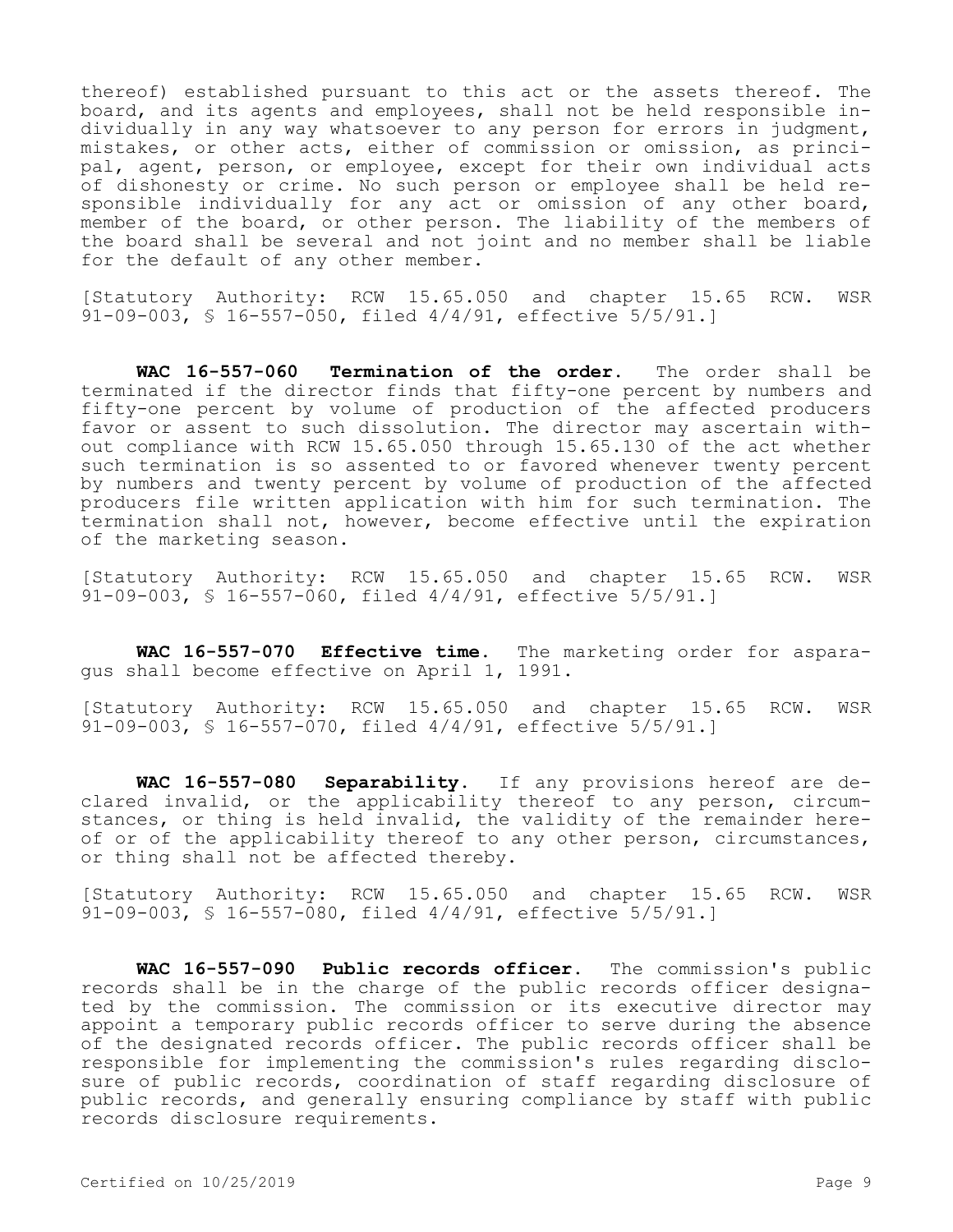[Statutory Authority: RCW 15.65.047, 42.56.040 and chapter 34.05 RCW. WSR 18-21-182, § 16-557-090, filed 10/24/18, effective 11/24/18.]

**WAC 16-557-095 Requests for public records.** (1) All requests for disclosure of public records must be submitted in writing directly to the commission's public records officer by mail at Washington Asparagus Commission, 2621 Ringold Road, Eltopia, WA 99330. The written request should include:

(a) The name of the person requesting the record and the person's contact information;

(b) The calendar date on which the request is made;

(c) Sufficient information to readily identify the records being requested.

(2) Any person wishing to inspect the commission's public records may make an appointment with the public records officer to inspect the records at the commission office during regular business hours. In order to adequately protect the commission's public records, the following will apply:

(a) Public records made available for inspection may not be removed from the area the commission makes available for inspection.

(b) Inspection of any public record will be conducted in the presence of the public records officer or designee.

(3) Public records may not be marked or altered in any manner during inspection.

(4) The commission has the discretion to designate the means and the location for the inspection of records. The viewing of those records that require specialized equipment shall be limited to the availability of that equipment located at the commission office and the availability of authorized staff to operate that equipment.

[Statutory Authority: RCW 15.65.047, 42.56.040 and chapter 34.05 RCW. WSR 18-21-182, § 16-557-095, filed 10/24/18, effective 11/24/18.]

**WAC 16-557-100 Response to public records request.** (1) The public records officer shall respond to public records requests within five business days by:

(a) Providing the record;

(b) Providing a link or address for a record available on the internet under RCW 42.56.520;

(c) Acknowledging receipt of the request and providing a reasonable estimate of the time the commission will require to respond to the request; or

(d) Denying the public records request. Responses refusing in whole or in part the inspection of a public record shall include a statement of the specific exemption authorizing the withholding of the record (or any part) and a brief explanation of how the exemption applies to the record(s) withheld or to any redactions in records produced.

(2) Additional time to respond to the request may be based upon the need to:

(a) Clarify the intent of the request;

(b) Locate and assemble the information requested;

(c) Notify third persons or agencies affected by the request; or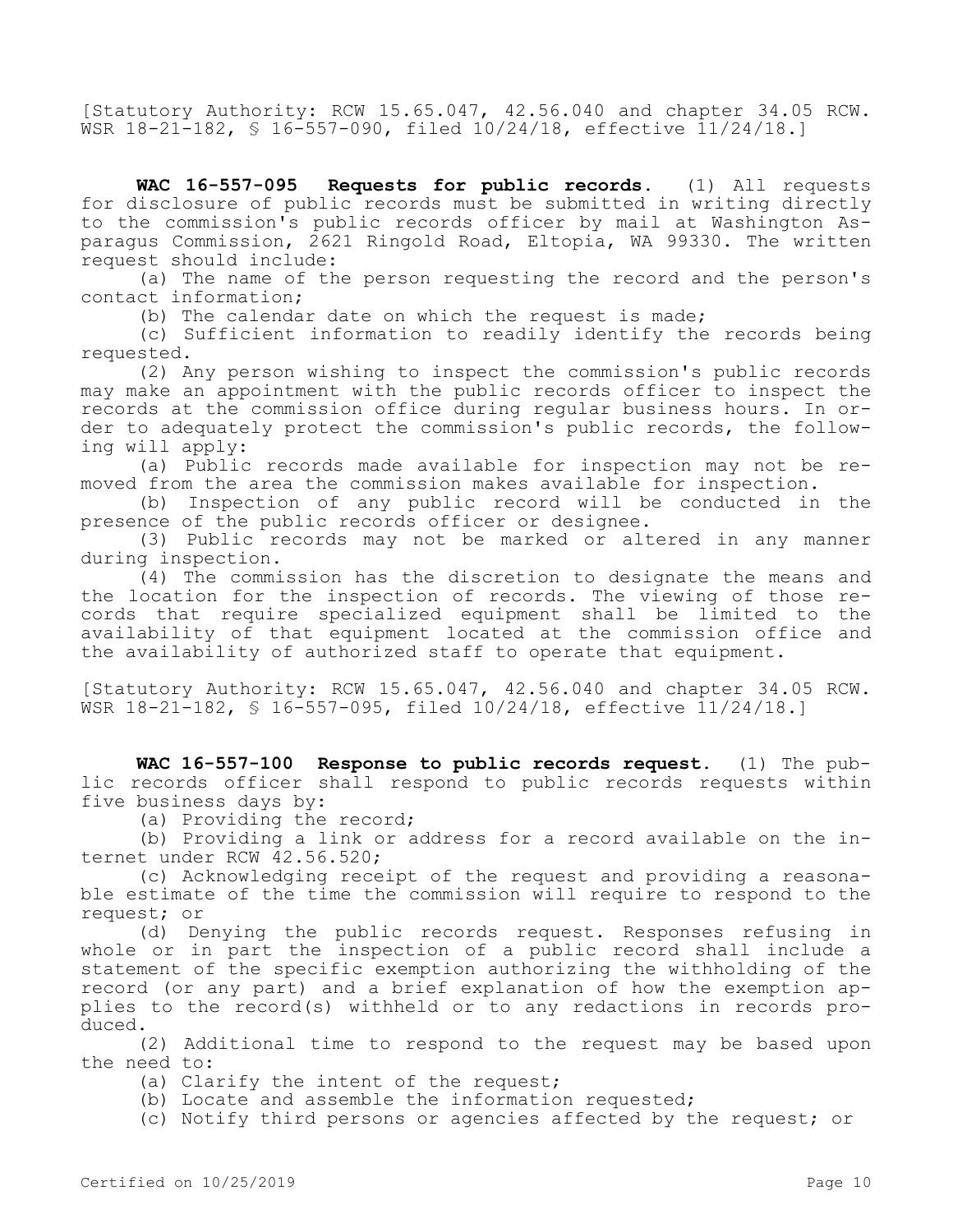(d) Determine whether any of the information requested is exempt and that a denial should be made as to all or part of the request.

(3) In acknowledging receipt of a public records request that is unclear, the public records officer may ask the requestor to clarify what records the requestor is seeking. The public records officer is not obligated to provide further response if the requestor fails to clarify the request.

[Statutory Authority: RCW 15.65.047, 42.56.040 and chapter 34.05 RCW. WSR 18-21-182, § 16-557-100, filed 10/24/18, effective 11/24/18.]

**WAC 16-557-105 Fees—Inspection and copying.** (1) No fee shall be charged for the inspection of public records.

(2) Pursuant to RCW 42.56.120(2) the commission declares for the following reasons that it would be unduly burdensome for it to calculate the actual costs it charges for providing copies of public records: Funds were not allocated for performing a study to calculate actual costs and the commission lacks the necessary funds to perform a study and calculations; staff resources are insufficient to perform a study and to calculate such actual costs; and a study would interfere with and disrupt other essential agency functions.

(3) The commission may charge fees for production of copies of public records consistent with the fee schedule established in RCW 42.56.120. For all copying or duplicating service charges incurred, an invoice will be sent to the requestor. Reimbursement is payable to the Washington asparagus commission within fifteen days of receipt. The commission may require that all charges be paid in advance of release of the copies of the records.

(4) The commission or its designee may waive any of the foregoing copying costs.

[Statutory Authority: RCW 15.65.047, 42.56.040 and chapter 34.05 RCW. WSR 18-21-182, § 16-557-105, filed 10/24/18, effective 11/24/18.]

**WAC 16-557-110 Exemptions.** The commission's public records are available for disclosure except as otherwise provided under chapter 42.56 RCW or any other law. Requestors should be aware of the following exemptions to public disclosure specific to commission records. This list is not exhaustive and other exemptions may apply:

(1) Production or sales records required to determine assessment levels and actual assessment payments to the commission under chapter 16.67 RCW (reference RCW 42.56.380(3)).

(2) Financial and commercial information and records supplied by persons:

(a) To the commission for the purpose of conducting a referendum for the establishment of the commission; or

(b) To the commission under chapter 15.65 RCW, with respect to domestic or export marketing activities or individual producer's production information (reference RCW 42.56.380(5)).

(3) Lists of individuals requested for commercial purposes (reference RCW 42.56.070(9)).

(4) Records which are relevant to a controversy to which the commission is a party but which records would not be available to another party under the rules of pretrial discovery for causes pending in the